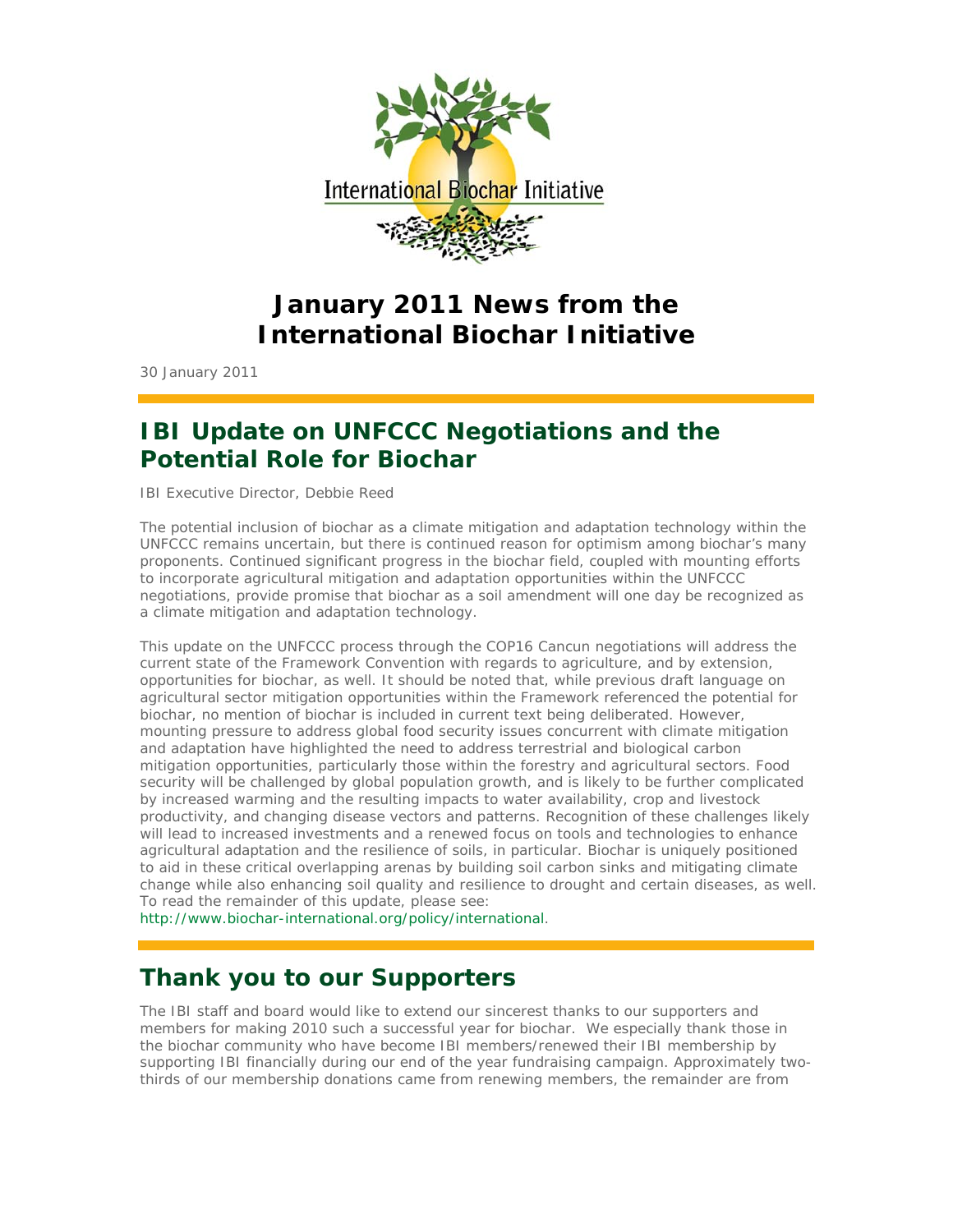new members. If you have not yet renewed your membership/joined IBI, please do so at your earliest convenience.

## **Biochar Standards Update: Second Draft of Product Definition and Standard Posted**

IBI's effort to create globally-developed and accepted standards for biochar characterization and to develop standards pertaining to biochar production and utilization is moving forward. The two working groups have completed the second round of Product Definition and Standard draft review conference calls. The first calls were held December 9 and 15th, and this second round were held the 17 and 20th of January. The draft will now undergo its second re-writing in advance of a third planned conference call series to occur in mid- to late-February. The second draft (please note this is a working draft) is posted on our website at: www.biocharinternational.org/characterizationstandard.

Feedback from the calls is becoming more focused on the product standardization approach, feedstock definition, and which chemical and physical properties tests to use to identify biochar worthy of the IBI stamp of approval. The discussions have encountered some common themes such as the accessibility of tests to biochar producers of all operational sizes and world locations (cost and facilities locations), and the applicability of soil-type-specific criteria to create a globally-enforceable product standard.

The end product of this effort will be establishment of biochar standards that have been developed in a global, transparent, scientifically-based process. Our goal in this particular phase of the work is to produce a universally developed "final product" that any of our members or member organizations can utilize as a basis for governmental and third-party certification agencies to develop biochar standards, apart from any use IBI makes of these products. Please feel free to send your comments on progress or the drafts to Keith Driver.

# **Report: Pacific West Biomass Conference and Trade Show, Seattle WA, United States, January 12-15 2011**

*By Kelpie Wilson, IBI Communications Editor*

Can biochar be produced in bioenergy facilities? What are the associated technological and financial challenges? How much do biomass energy project developers know about biochar? IBI attended the Pacific West Biomass Conference and Trade Show to gather ideas about how biochar might fit into an existing and emerging bioenergy industry. IBI has agreed to be a supporting organization for a series of biomass conferences sponsored by BBI International, publishers of several US bioenergy industry magazines, including Biomass Thermal and Power. As a supporting organization, IBI was able to attend and distribute a basic biochar information flyer to all the participants. IBI has also agreed to



be a supporting organization to the 19th European Biomass Conference and Exhibition: From Research to Industry and Markets taking place this June in Berlin, Germany.

The conference began with a field trip to see several facilities, including Seattle Steam, a privately-owned utility that supplies district heat to 200 buildings in downtown Seattle,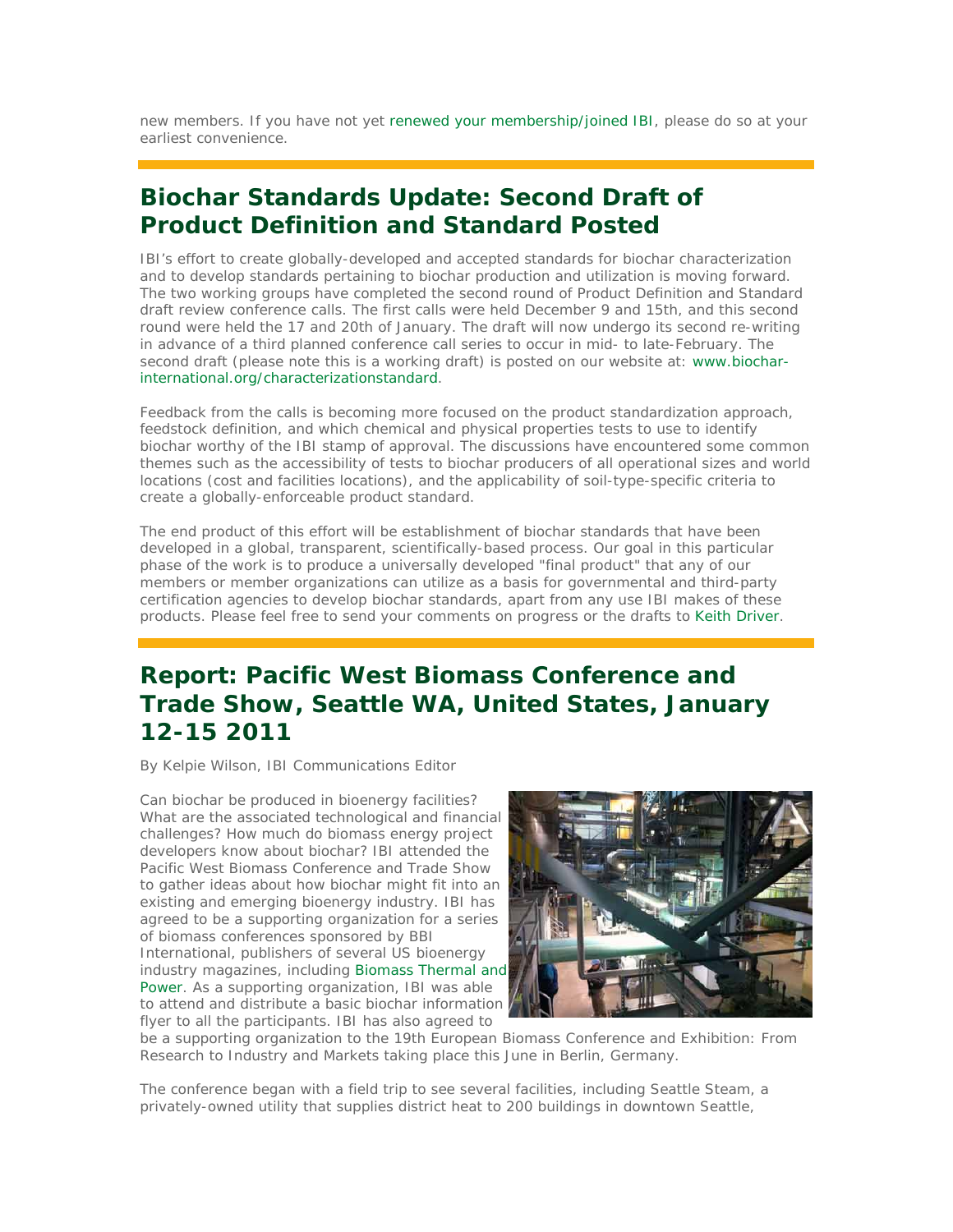including the high rise hotel housing the conference. This biomass facility combusts 250 tons a day of woody biomass that comes off the back end of a municipal greenwaste composting center, ie, the wood chunks that are still intact after 90 days of composting. The plant is impressively small, wedged into about half a city block. The visibly clean smokestack and tiny footprint speak well to the feasibility of integrating biomass district heating systems in dense urban areas. About a third of the footprint is taken up by the fluidized bed boiler, a third by the truck garage and wood storage silo and another third by the baghouse and other pollution controls. Commenting on the size of the baghouse, our tour guide remarked: "burning biomass is easy – it's cleaning up the emissions that's hard." To read the remainder of this report, please see:

http://www.biochar-international.org/Pacificwestbiomass.

*Photo: Inside Seattle Steam, courtesy of Kelpie Wilson*

## **Profile: New England Biochar: Designing, Building and Marketing a Biochar Unit**

New England Biochar LLC came into being when business partners Peter Hirst and Bob Wells decided that it was time to formalize their working relationship. Up until that point they had spent many days and long nights exploring every different form of char making device or process that they could build in the pursuit of a simple, safe, and reliable way of turning local biomass into charcoal. Originally Bob, a farmer in Massachusetts (United States) was motivated to make as much biochar as he could in order to supercharge the weak and sandy soil of his little organic farm on Cape Cod. Peter wanted charcoal to use in his quest for carbon neutral blacksmithing fuel. Eventually they came to see that the potential benefits of what they



were doing were much bigger than they had originally imagined.

Having tried so many different ways of making char, they faced firsthand the potential pitfalls such as air pollution, energy waste, temperature control, feedstock variability, and technology costs--just to name a few. Says Bob, "Who knew that such a seemingly simple process could become so problematic in its details? I would have been very glad to buy a ready made machine that provided an answer to all these challenges but I just couldn't seem to find one. The mission in my mind became four fold:

- 1. To make the best possible biochar.
- 2. To harvest all the available energy from the process to offset fossil fuels.
- 3. To make the process safe and smoke free.
- 4. To make the process profitable on a farm or community scale."

To read the remainder of the story, please see: http://www.biochar-international.org/Newenglandbiochar

*Photo: Adam Retort, courtesy of New England Biochar*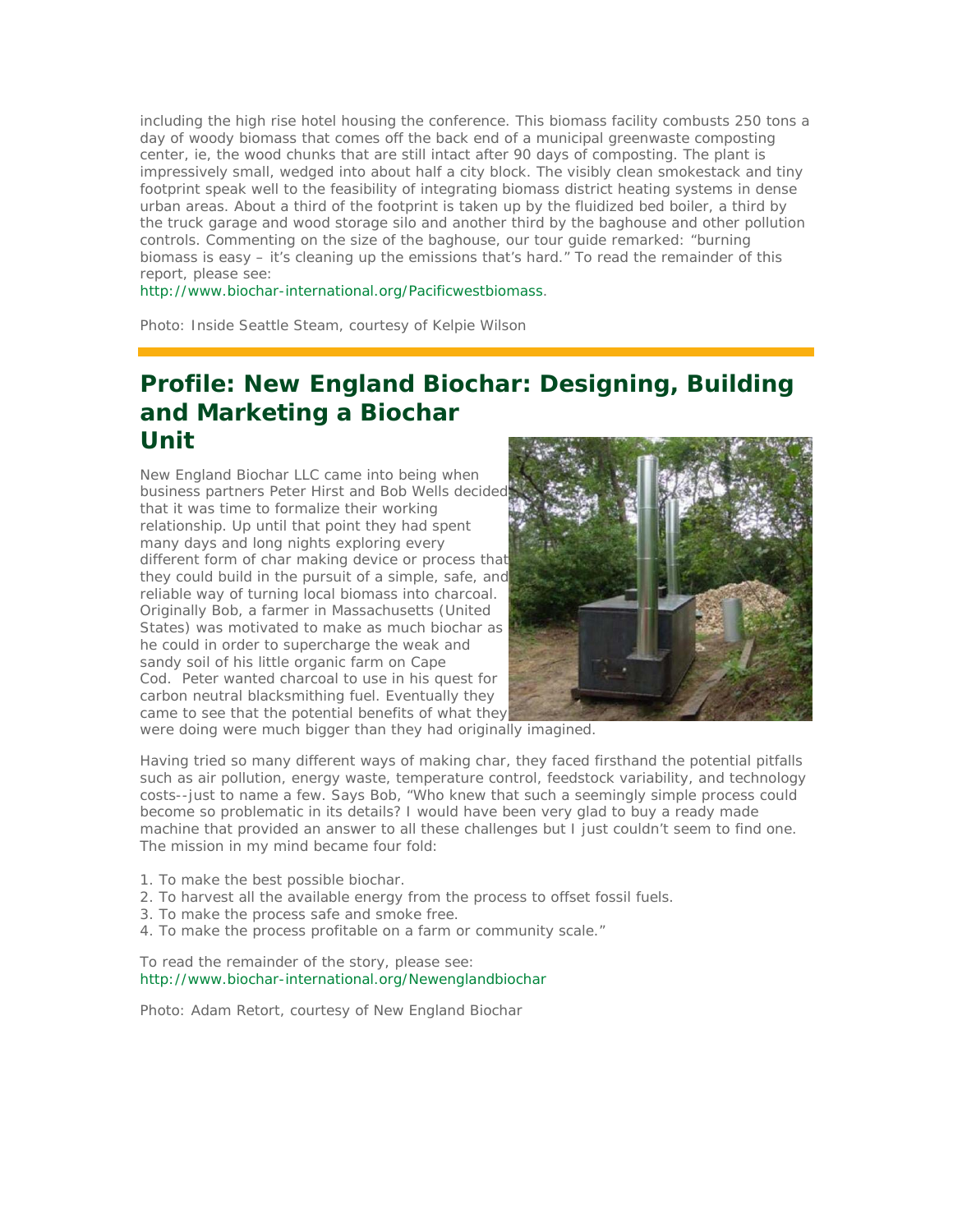## **Connecting Biochar and Bioenergy**

To fully realize the promise of biochar for fighting climate change, we must find ways to use the energy created during biochar production. IBI is working with organizers of bioenergy conferences to encourage more biochar presentations and participation in bioenergy conferences. If you are a biochar researcher or have a biochar project, please consider submitting an abstract to one of these upcoming conferences:

May 2-5, 2011, International Biomass Conference & Expo, St. Louis, United States, sponsor: BBI International

June 6-10, 2011, 19th European Biomass Conference and Exhibition: From Research to Industry and Markets, Berlin, Germany

October 11-13, 2011, Northeast Biomass Conference & Trade Show, Pittsburgh, United States, sponsor: BBI International

November 2-4, 2011, Southeast Biomass Conference & Trade Show, Atlanta, United States, sponsor: BBI International

To submit an abstract to any of the BBI biomass conferences, please contact Tim Portz, Program Director; click here for more information on submitting an abstract to the 19th European Biomass Conference and Exhibition (abstracts due January 31, 2011).

# **World Bank Study of Biochar Projects in Developing Countries**

IBI and Cornell University are working with the World Bank to identify promising biochar systems in developing countries in order to help direct potential funding for biochar projects. In December, IBI sent out a survey to our network requesting information about developing country projects. We received more than 150 responses from 43 countries. The number and quality of projects is very impressive and we thank everyone who contributed project information. As we move into the next phase of performing Life Cycle Analysis for a few case studies, we are joined by a group of experts that will help guide the inquiry. The group includes: Patricia (Pipa) Elias, Forest Science and Policy Consultant, Union of Concerned Scientists; Sasha Lyutse, Policy Analyst at NRDC's Center for Market Innovation; and Christian Witt, Senior Program Officer, Agricultural Development, The Bill & Melinda Gates Foundation, among others.

## **Biochar Briefs - News Roundup for January 2011**

We update the website daily with new articles on biochar. For more information, please see: http://www.biochar-international.org/newsbriefs

Biochar and African Dark Earths, a program of the Steps Centre, investigates a dimension of African farmers' management of soil fertility: the importance of charred carbon in soil systems and landscapes, and its potential contribution to sustainable and equitable land management.

The Australian Government's Carbon Farming Initiative (CFI) is a program to help farmers, forest growers and landholders earn income from reducing agricultural emissions like nitrous oxide and methane through changes to land management practices. CFI is creating a Biochar Capacity Building Program which will provide farmers and land managers with a better understanding of biochar and its role in mitigating greenhouse gas emissions.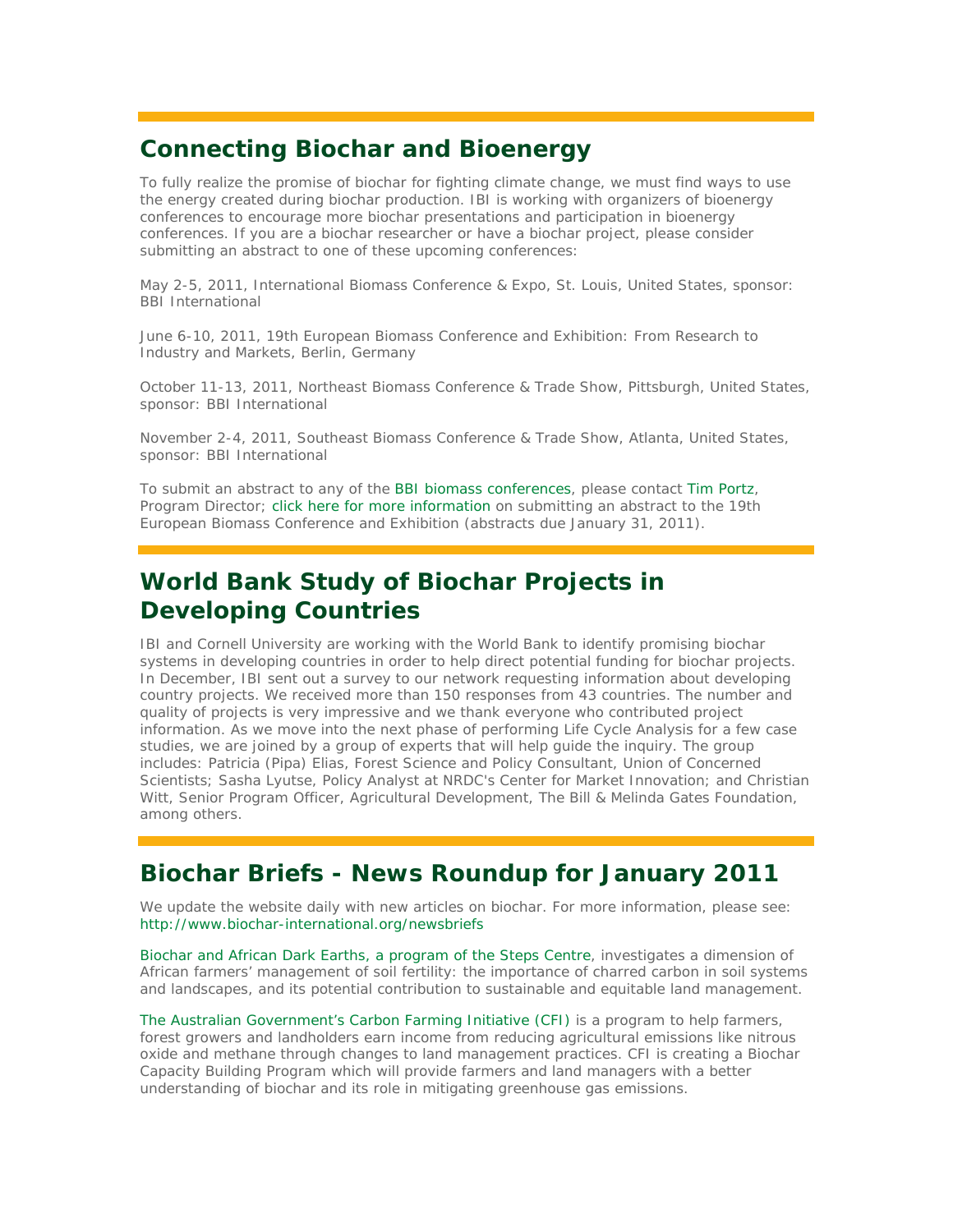Doctor of Forestry and Agronomy José Rodolfo Dantas Granha is leading a research team interested in the topography and the biological characteristics of the Terra Preta from Zona da Mata Rondonia, Brazil. The research scope includes looking at the Terra Preta soils as an agricultural resource. A report on the project has been published in the Journal of the Amazon today.

Cotton producers in the US southwest are looking at biochar as a way to retain potassium to return to soils when cotton gin trash is used to generate energy.

Stoves developed by the Appropriate Rural Technology Institute (ARTI) for use in rural Indian villages are clean enough to use in cities where residents can now enjoy food cooked in traditional ways. One stove, the Sampada Gasifier Stove, leaves behind one-third of the fuel as charcoal.

Gerard Rego, a social entrepreneur and CEO of Bangalore-based VayuGrid has successfully promoted a new business model to help small farmers in India by aggregating investments and building networks. One element of the program is the use of biochar.

Cyclone Power Technologies of Pompano Beach, Florida, US, has made progress with its Chinese licensee, Great Wall Alternative Power Systems Ltd., in developing a biomass power generation system that produces biochar that can be used for environmental remediation. "We see a massive market developing for distributed power in China's rural areas," stated Great Wall's Managing Director, Robert Devine. "The first demand driver will be governmentfinanced projects focused on cleaning up water and soil pollution in rural China. With Cyclone, we can deliver a viable biomass-based solution that combines distributed power and environmentally beneficial byproducts to support these efforts locally and at low cost."

Biochar produced by Biochar Engineering Corporation in Golden, Colorado has been added to the US Department of Agriculture's (USDA) BioPreferred Online Catalog to help Federal procurement officers identify biobased products that qualify for preferred purchasing. The catalog is also accessible to anyone who wants to search for biobased products. Biochar is listed in the Landscaping and Agriculture category under both the Fertilizers and Compost/Mulch subcategories. BEC's biochar is 100% biobased, generally sourced from waste wood products at Colorado lumber mills.

New Hope for Old Mines is the title of a feature story on Flux Farm's Hope Mine Project Reclamation project near Aspen, Colorado (US) that is using biochar to immobilize toxins and revegetate the abandoned Hope Mine, one of an estimated 23,000 abandoned mines in Colorado.

Enginuity Energy's Ecoremedy biomass gasification system will be starting up this spring, recovering energy and nutrients from poultry litter, manures, spent mushroom substrate and other wastes. Recently, Enginuity constructed a new research and development facility on the Harrisburg Area Community College campus in Harrisburg, Pennsylvania (US).

On February 18, former Vice President and Nobel Laureate Al Gore will speak in Aspen, Colorado at Forests at Risk: Climate Change & the Future of the American West. The symposium is sponsored by For the Forest, an ecology education group that is a partner in projects to reclaim mine tailings with biochar.

#### **IBI Adds New Research Summaries**

IBI recently wrote two new research summaries including Biochar in Mixtures and Biochar for Soil Remediation and Land Reclamation (available at IBI Publications: http://www.biocharinternational.org/publications/IBI). *Biochar in Mixtures* discusses the various ways in which biochar can help improve soils through addition to soils with manure, as a bulking agent in compost, as an ingredient in Bokashi, and as a medium for fungal inoculants. Although biochar is not a long-term source of nutrients, it can be used to improve soils over the long term--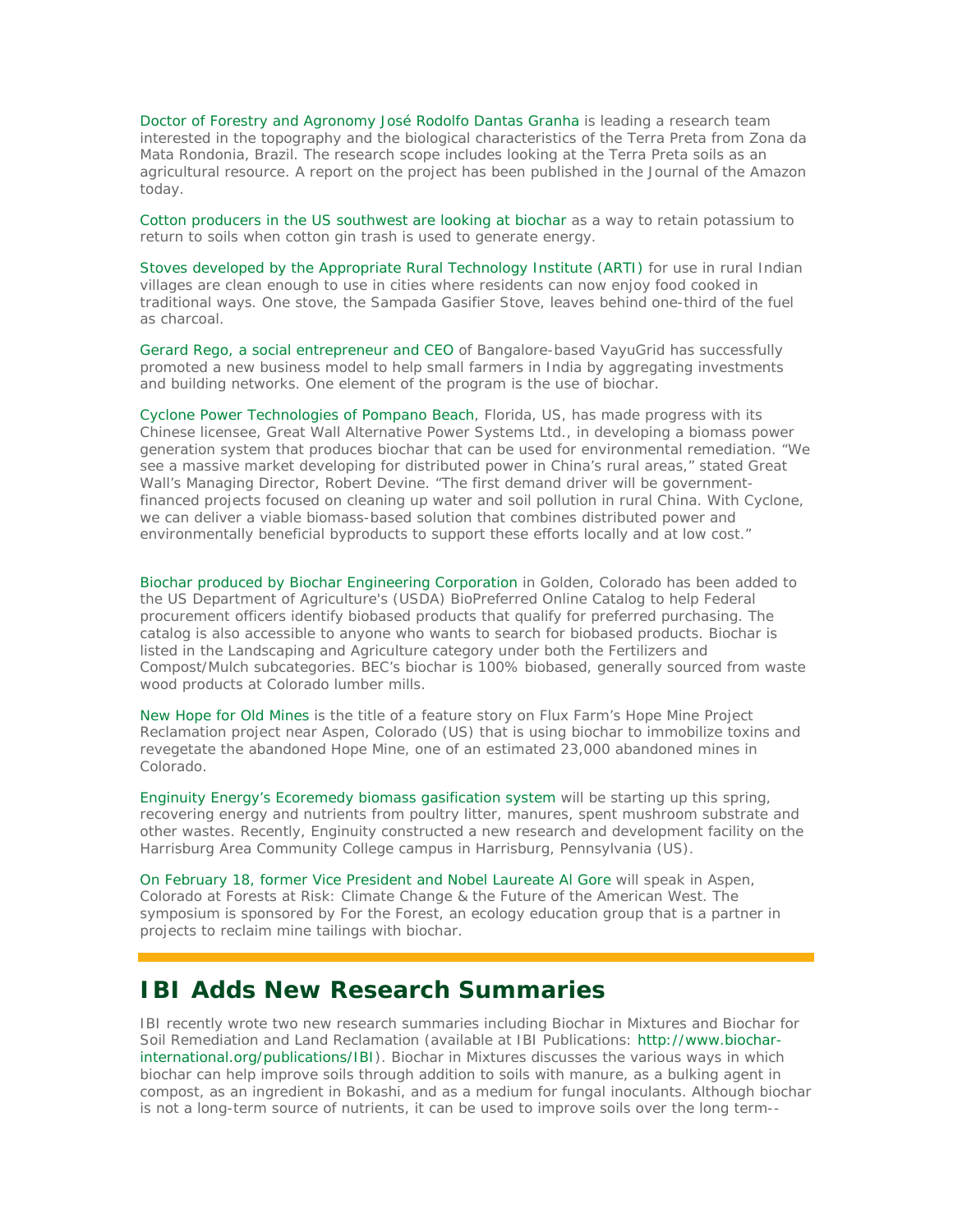especially when added as part of a mixture. *Biochar for Soil Remediation and Land Reclamation* highlights biochar's potential ability to facilitate the revegetation of degraded soils through several mechanisms, and sorb a variety of compounds in soil such as heavy metals, pesticides and other organic molecules, and possibly hydrocarbons.

### **Opportunities in Biochar**

*Opportunities in Biochar* showcases announcements for the public to apply for funding, jobs, publications, conferences, etc. These announcements are also posted on the IBI website in two places: Biochar Updates and the Member Bulletin Board.

Submit an Abstract to the 19th European Biomass Conference and Exhibition: Due January 31, 2011. For more information, please see: http://www.biochar-international.org/node/2242.

The Journal of Environmental Quality is accepting manuscripts for publication consideration as a special biochar collection with a deadline for manuscript submission as 3/31/2011. For more information, please see:

http://www.biochar-international.org/node/2240.

New job opportunities and PhD postings are updated at: http://www.biochar-international.org/network/jobs

## **Upcoming Calendar Events**

February 7 – 11: BEF Stove & CHAB Camp; Location Chip Energy in Goodfield, Illinois, United States; more information http://www.biochar-international.org/node/2253.

February 10 - 11: 2011 Biochar Workshop: Opportunities, Risks and Acceptance; Location: Massey University Palmerston North; New Zealand; more information http://www.biochar.co.nz/workshop2011.html.

March 3: 17th Annual Ecological Landscaping Association (ELA) Conference; Location Springfield, MA, United States; more information http://www.biochar-international.org/node/2224.

May 2 – 5: International BIOMASS Conference & Expo; Location St. Louis, Missouri, United States: more information www.biomassconference.com.

June 6 – 10: 19th European Biomass Conference and Exhibition: From Research to Industry and Markets; Location Berlin, Germany; more information www.conference-biomass.com.

See the IBI Calendar page for more events. To add an event to the calendar, send the information to info@biochar-international.org.

## **Regional Biochar Group Updates**

To read more on regional and national biochar groups, please see IBI's website at: www.biochar-international.org/network/communities. This month features updates from the Regional Biochar Group Updates from the South East Asia Biochar Interest Group and Biochar Northeast (United States).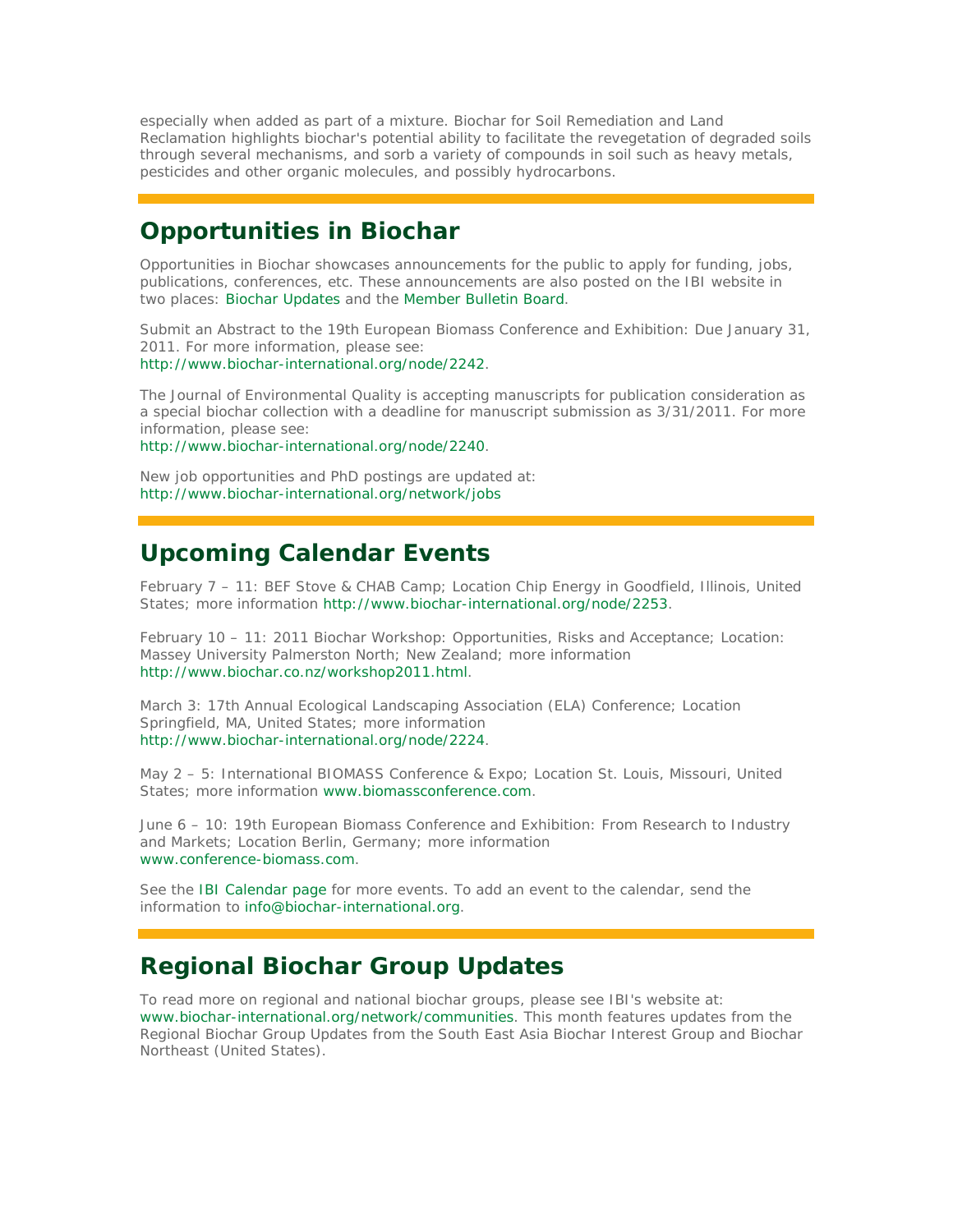#### **South East Asia Biochar Interest Group**

#### *Biochar in slash-and-burn agricultural systems in Northern Laos*

SaafConsult will be working with the GTZ/GIZ in the Sayabouri province, Laos, in early 2011 to undertake an assessment of the technical feasibility for biochar applications as a complementary approach for REDD. The work aims to inform the Ministry of Agriculture and Forestry on the current status of implementing biochar as a carbon sequestration method in tropical countries and to assess the potential and technical feasibility for applying biochar in halting shifting cultivation (slash-and-burn) through the sustainable utilization of woody biomass to increase of soil fertility and improve carbon sequestration (slash and char). For more information, please contact Bryan Hugill.

#### *University of Kuala Lumpur, Malaysia Students Study Stoves*

UniKL degree students have carried out preliminary studies on heat transfer efficiency, particulate and CO emissions as well as biochar production potential of improved stoves (Paul Anderson's TLUD, Crispin Pendecott's VESTO) and traditional Malaysian cooking stoves. Feedstocks tested include crushed coconut shells and empty fruit bunch (EFB) pellets. Experiments will be repeated this year to verify the findings from 2010. The improved cooking stove test project is also participating in a survey spearheaded by IBI for a World Bank study (mentioned above). Two degree students from the Royal Agriculture University, Cambodia, have been selected to join our team for a period of 6 months.

UniKL is also collaborating with the Malaysian Palm Oil Board (MPOB) to convert solid palm oil mill waste into syngas, biooil and biochar. Experiments are carried out at lab- and field-scale in terms of biochar production and soil trials. AllPowerLabs' Biochar Experimenter Kit (BEK) is currently being set-up at MPOB to produce biochar

for field trials in the second half of 2011.

*Transforming Human Waste and Other Organic Matter into Highly Fertile Soil via Terra Preta Sanitation and Biochar: The WAND Foundation Experience in the Philippines*

With preliminary guidance from Ralf Otterpohl of the Hamburg University of Technology (TUHH) the Water, Agroforestry, Nutrition and Development (WAND) Foundation started a Terra Preta Sanitation and Biochar initiative in Libertad, Misamis Oriental, the Philippines.

The initiative focuses on the implementation of



ecological sanitation, small-scale gardening and community-based tree planting and the promotion of farm and non-farm livelihood activities among small, marginal farmers and periurban backyard garden enthusiasts. The project started in 2003 and members realized that it is possible to do away with using commercial fertilizer which is expensive and unaffordable for small farmers so they started using recycled human waste instead. Click here to read the remainder of this update.

#### *Photo: Biochar Mix, courtesy of Elmer Savre*.

#### **Biochar Northeast, United States**

Biochar Northeast will be hosting a members meeting in February 2011 and is pleased to announce a new and returning slate of officers including Barry Hollister of Berkshire Harmony (incoming Board Chair), Dale Hendricks, owner of Green Light Plants, LLC (new President), Touria Eaton from the University of Massachusetts Amherst (incoming Vice President), John McLaughlin, engineer (continuing as Treasurer), and Cathy Rooney, designer of Low Impact Gardens (continuing as Secretary). A website development team led by Cathy Rooney is working on building an innovative and informative website at www.biocharne.org. Biochar